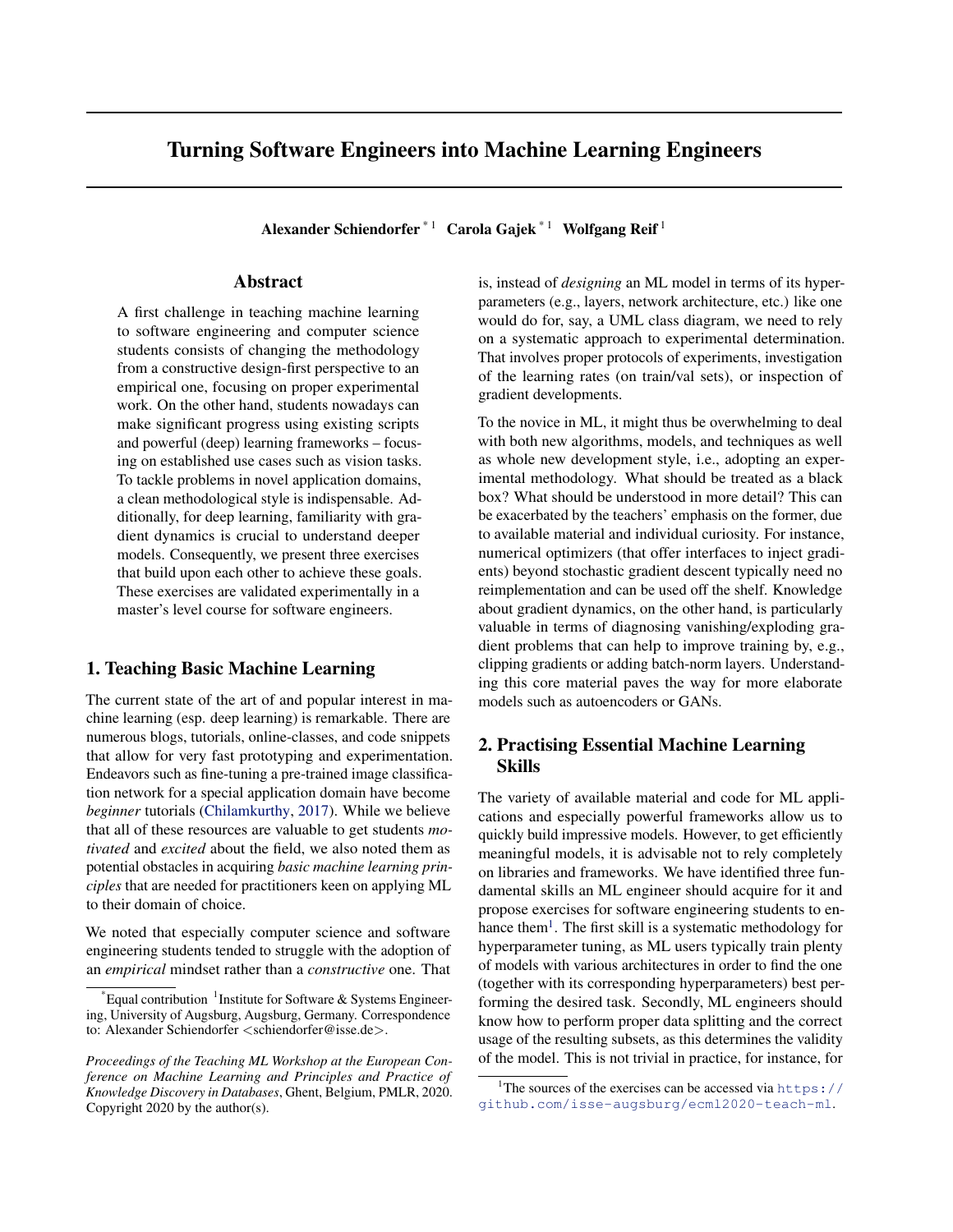time series data with recurring patterns of different temporal horizons. When applying numerical optimizers for training, gradient problems can occur, especially with advanced or customized algorithms. In order to be able to detect and improve them, it is essential to understand the gradient signals, which we have identified as the third skill. This can be the preparation to work with advanced visualization toolkits like TensorBoard<sup>2</sup> to get more insight into the model's dynamics.

#### 2.1. Introducing Hyperparameter Tuning

During their education, software engineers are typically taught a constructive operational mode, i.e. creating wellconsidered architectural and design models before implementing their software. By contrast, the task of tuning hyperparameters for ML models needs a more experimental approach. While there exist empirical guidelines and research findings that point to promising regions or directions of the hyperparameter space, an ML engineer still has to explore these regions in greater detail. Considering an underfitting neural network as a simple example: it is well known that increasing the complexity of the model by adding more neurons or layers or decreasing the regularization will yield better performance. However, finding the optimal number of neurons and layers requires systematic exploration, e.g. using common automatic hyperparameter optimization algorithms like Grid or Random Search.

This union of methodical and explorative approach for hyperparameter tuning is new to software engineers and an important aspect of the tasks of an ML engineer, so it needs to be practiced. Therefore, we designed an exercise for our students focusing on tuning the probably most important hyperparameter [\(Goodfellow et al.,](#page-4-0) [2016;](#page-4-0) [Smith,](#page-4-0) [2017\)](#page-4-0) for an exemplifying simple regression problem trained with gradient descent: the learning rate of the optimization algorithm. We chose linear regression as the first model due to its simplicity as the model itself has no hyperparameters. The data set consists of eight two-dimensional data points  $(x, y)$  sampled from an unknown, linear curve, alternatively with or without noise in the y-values. We designed a widget visualizing the data points, the current linear model  $\hat{y}(x) = w_0 + w_1x$  trying to fit the samples, the corresponding current values of the weights  $w_0$  and  $w_1$  and the resulting current loss  $L(y, \hat{y})$  of the model, see Figure [1.](#page-2-0) The linear function can be fitted in three different ways:

- 1. Adjusting the weights manually using the sliders at the bottom of the widget. This is a good starting point to get familiar with the widget and an intuition of suitable weights of the linear function.
- 2. Gradually training the weights using gradient descent

step by step (button Gradient step) or repeatedly until a self-specified stopping criterion is met (button Solve by gradient descent). In this mode, the students can experiment with different values of the learning rate and see the effects on the model. The calculated derivatives of the loss by the weights provide an idea of appropriate values of the learning rate.

3. Determining the optimal weights analytically using the normal equations (button Solve by normal equations) based on the pseudo-inverse matrix [\(Goodfellow et al.,](#page-4-0) [2016\)](#page-4-0). This allows on the one hand to check the correctness of the students' gradient calculations and on the other hand to point out the difference between analytical and numerical solution methods.

The button Show secret displays the actual weights of the original, true linear function and can show that not even the analytical normal equations can correctly determine the original weights when considering noisy data.

#### 2.2. Manage Proper Data Splitting

However, by now the students only learned to tune a hyperparameter of the optimization algorithm, i.e. the learning rate. To actually tune model hyperparameters, splitting up the data set in training and validation sets is necessary. As commonly known, the training set is used to train various models which are afterward evaluated on the unseen instances of the validation set. After choosing the best model, a second holdout set, the test set, gives an approximation of how well the model will perform on new instances in production. To obtain meaningful and comparable results, the individual subsets must be both representative for the whole data set and not be modified during the tuning process.

The second exercise shall teach the students how to split a data set properly according to meaningfulness and reproducibility and how to choose the best model hyperparameters based on these subsets. Specifically, they have to find the optimal polynomial degree to fit a given non-polynomial function. The instances  $(x, y)$  are (for presentation reasons) again twodimensional and sampled from a trigonometry-based function  $y(x) = (x - 1) \sin(x + 2) + \mathcal{N}(0, 1.5)$  with normal distributed noise, as displayed in Figure [2.](#page-2-0) As the students are already familiar with linear regression, we keep it up for this exercise and add model hyperparameters using polynomial basis functions  $[x^2, x^3, ..., x^n]$  to simulate polynomial regression instead of introducing this new model. At first, they need to split up the instances properly (as explained above) into the three sets. Based on the current polynomial degree  $k = 1, ..., n$ , the originally scalar input  $x \in \mathbb{R}$  needs to be extended to a vector  $h(x) = [x, x^2, x^3, ..., x^k]^T \in \mathbb{R}^k$  by adding powers of x

<sup>2</sup><https://www.tensorflow.org/tensorboard>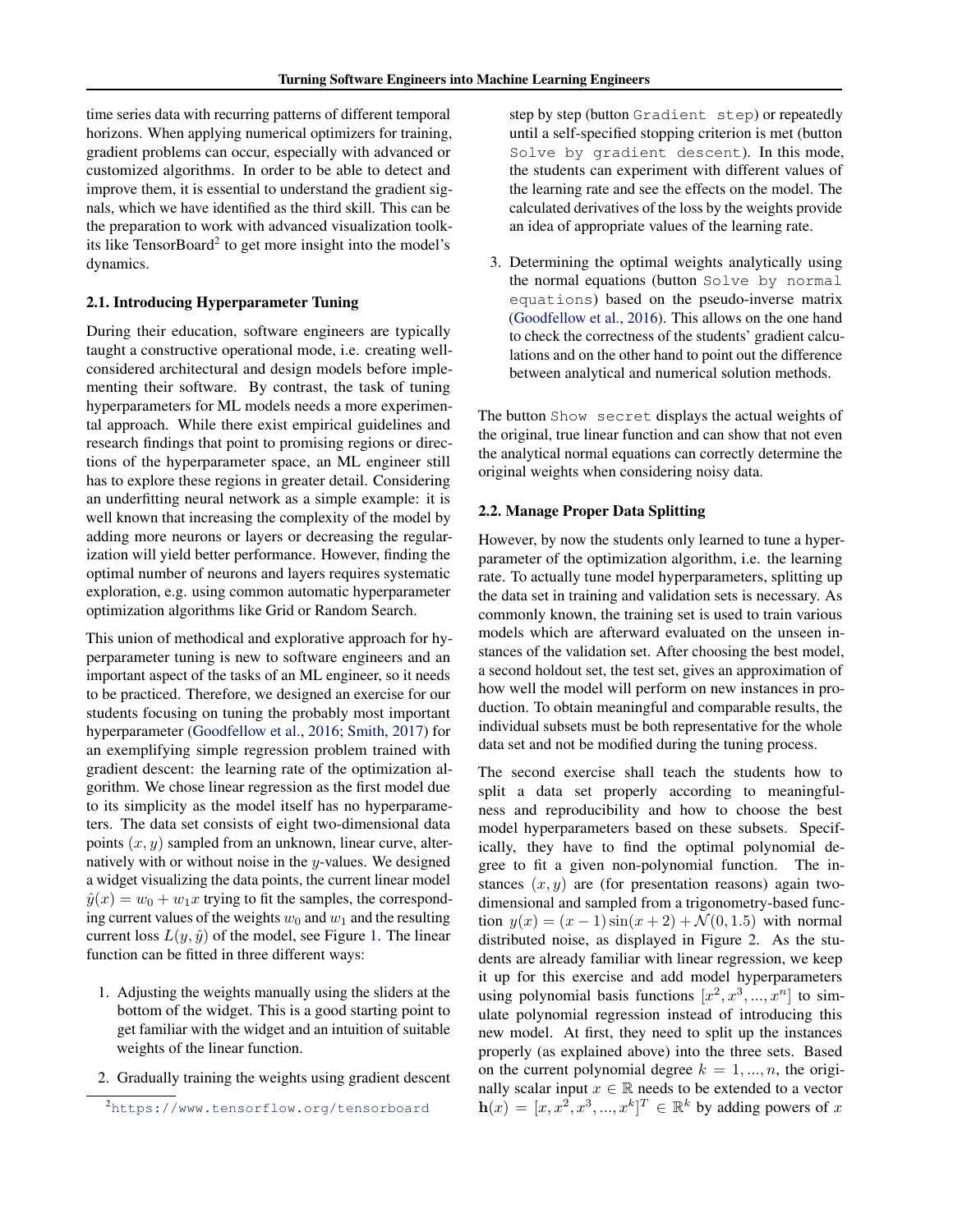<span id="page-2-0"></span>

Figure 1. Widget for tuning the learning rate of gradient descent, contains detailed depictions of current gradient and values of  $w_0$ ,  $w_1$ .

as new features such that the vectors can be fed into the linear regressor  $\hat{y}(\mathbf{h}(x)) = w_0 + w_1 x + w_2 x^2 + ... + w_k x^k$ . To choose the best hyperparameter value, i.e. the polynomial degree  $k$ , the students plot a learning curve displaying the training and validation error for  $k = 1, ..., n$ . The final task is to calculate the generalization error the model produces on the test set and comparing it to the validation loss.

The exercise has been processed by ten groups of three students, where we could detect that each group had problems with different aspects, both concerning the data handling and the tuning process: Some groups did not take care of the representative segmentation of the data. As a consequence, the validation and test set contained instances from two disjoint areas of the data set, e.g. validation set with  $x < 0$  and test set  $x \ge 0$ . Since the model selection is based on the training and validation set, this segmentation will focus on models well approximating the instances with negative x-values and disregard their behavior for non-negative  $x$ -values. In a few groups, we could observe that the test error was not calculated due to the missing expansion of the original scalar inputs to powers of the input up to degree  $k$ . The usage of a pre-processing pipeline for the given and incoming instances during production (like applying feature normalization, PCA, etc.) is necessary for complex, real-world applications, too. One group even changed the given code so that the previously fixed segmentation of data was thus performed randomly on each execution which led to non-reproducible results.

Regarding the tuning process, three issues occurred in individual groups: On the one hand, we observed a common error to involve the test set already for selecting the best

model, a different group took this decision based only on the training error - both variants are wrong. The last noticed error concerns the error function that had to be implemented by the students. Since the three data sets are typically not of equal size, the summed error over all instances should be averaged over the size of the respective sets.



Figure 2. The data set used for the second exercise: 80 samples drawn from the non polynomial function  $y = (x - 1)\sin(x + 2) + \mathcal{N}(0, 1.5)$  with normal distributed noise.

#### 2.3. Backpropagation and Auto-Differentiation

To train deeper models than linear regression, the automatic derivation of gradients of the loss function with respect to each weight is a key element. Backpropagation, as introduced for classical multilayer perceptrons [\(Rumelhart et al.,](#page-4-0) [1985\)](#page-4-0), is the algorithm that runs deep learning. Approaching it for the first time might however feel daunting. In our expe-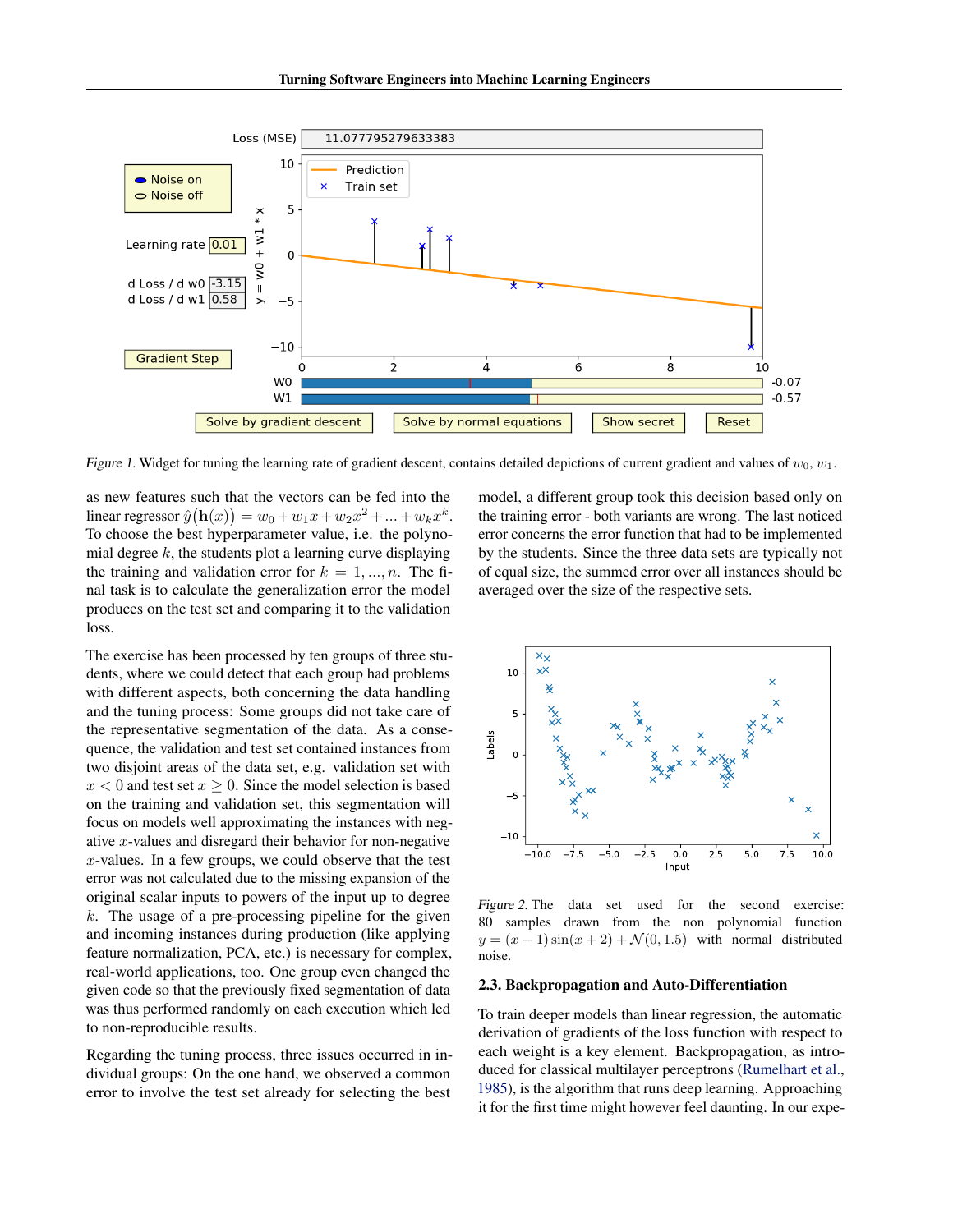

Figure 3. A fully worked example of a 2-2-2 neural networks with current weights/activations in gray/orange.

rience, including many remarks about reverse-mode autodiff, chain-rule, Jacobian, or delta-rule will have students either ignoring the material ("the autograd framework will do the job") or spending a generous amount of paper deriving equations by hand. Yet a healthy understanding of the gradients' purpose is critical. Recent textbooks (e.g., (Géron, [2017\)](#page-4-0)) have begun to include discussions on automatic differentiation on simpler functions such as  $f(x, y) = x^2 + 2xy + 5$  as one ingredient of backpropagation (the other one being the actual parameter update, i.e., the gradient step). However, that approach might feel discontinuous to students, leaving unclear what parts of the gradients of a neural network's parameters are derived automatically. For example, students associated autodiff with the activation functions alone and thought of backpropagation as an encompassing algorithm.

Therefore, our remedy was to work through the simplest multidimensional neural network imaginable, i.e., a 2-2- 2 network as depicted in Figure 3 with a simple sum of squared errors as loss. Having two outputs is beneficial since, e.g., the output of  $h_2$  affects both  $y_1$  and  $y_2$ , immediately requiring the multivariate chain rule. In that example,  $y_1$  should go up and  $y_2$  should simultaneously go down. Having a numerical example allows for "interpreting the gradients". For instance, considering the weight connecting  $h_1$  and  $y_2$  (currently  $-2$ ), students can verify that a small increase from  $-2$  to  $-1.9$  would increase the input to (and consequently the output of)  $y_2$ , which is what we would want to avoid.

The example network can be displayed when going through backpropagation step-by-step, interleaved with the formal steps necessary to calculate the involved gradients (back from the loss, back through an activation, back to the weights of a layer, etc.). The particular example we selected also highlights problems with vanishing gradients that emerge when using sigmoidal activation functions that are improperly initialized (i.e., much too high in this case). Later, this example is also useful to demonstrate how batch normalization mitigates these issues and retains much more usable gradient signals in earlier layers even with sigmoid.

In terms of practical exercises, the network can be used simply to have students calculate (some of) the gradients manually, along with "checkpoints" such as that  $\frac{\partial L}{\partial w_{1,1}}$  should be  $-0.11$ . But it is probably more sensible to have them code it in a programming language of their choice and keep it extensible (try out different activation functions, write a tiny autograd library, etc). In addition, we asked them to interpret gradients the aforementioned way for different training instances.

## 3. Conclusion

We reflected on our experiences with teaching essential machine learning skills to software engineering students, emphasizing the shift from a constructive to an empirical mindset and the temptations of existing powerful black box code snippets that need to be backed up by proper grasp of the fundamentals. Based on what we assume to be the more frequently recurring tasks for ongoing machine learning engineers, we suggested a lean teaching concept that focuses on experimentation and understanding of gradient dynamics. For all our proposed exercises, Jupyter notebooks are made available and we hope to initiate a collection of interesting code examples to turn software engineers into